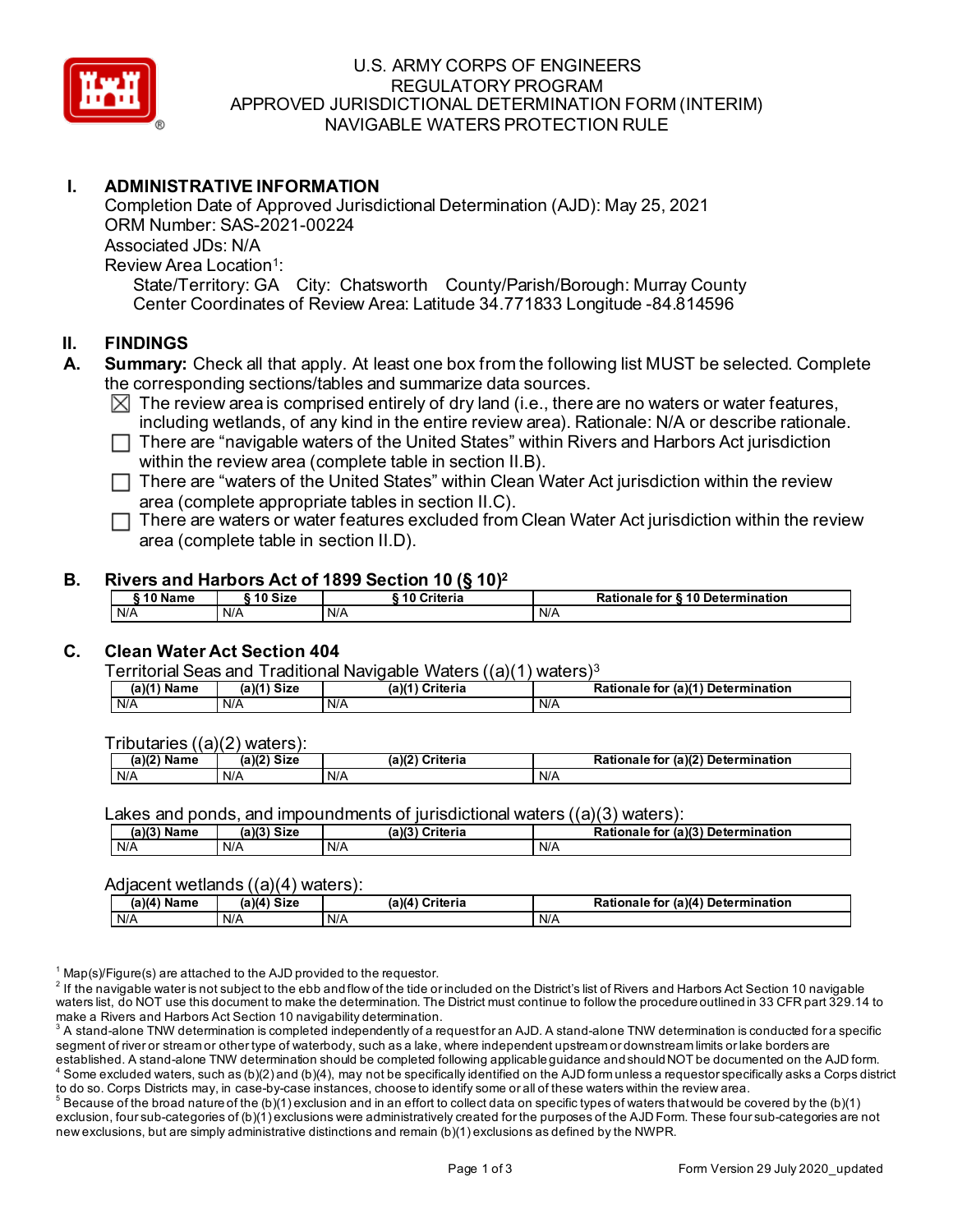

#### U.S. ARMY CORPS OF ENGINEERS REGULATORY PROGRAM APPROVED JURISDICTIONAL DETERMINATION FORM (INTERIM) NAVIGABLE WATERS PROTECTION RULE

# **D. Excluded Waters or Features**

Excluded waters  $((h)(1) - (h)(12))4$ .

| -voludea<br>walci 311 D II<br>1 N J I |                       |                  |                                              |
|---------------------------------------|-----------------------|------------------|----------------------------------------------|
| . .<br>Exclusion Name                 | <b>Exclusion Size</b> | <b>Exclusion</b> | <b>Rationale for Exclusion Determination</b> |
| N/A                                   | N/A                   | N/A              | N/A                                          |

# **III.** SUPPORTING INFORMATION<br>A. Select/enterall resources that

- **A. Select/enter all resources** that were used to aid in this determination and attach data/maps to this document and/or references/citations in the administrative record, as appropriate.
	- This information *is* sufficient for purposes of this AJD. **\_X\_** Information submitted by, or on behalf of, the applicant/consultant: *Treadwell Road AJD Request, PDF page 12, Figure 5: FEMA Map, SolAmerica Energy, LLC, Murray Treadwell Site, dated March 5, 2021; PDF page 13, Figure 6: Delineation Map, SolAmerica Energy, LLC, Murray Treadwell Site, dated March 5, 2021; PDF pages 1-7, Supplemental Information, SolAmerica, LLC, Murray Treadwell Site, date: March 12, 2021.*  Rationale: *N/A*
	- **\_X\_** Data sheets prepared by the agent for the applicant: *Treadwell Road AJD Request, PDF pages 16-24 (3 sets), Upland data Sheets, SolAmerica Energy, LLC, Murray Treadwell Site, date: February 26, 2021.*
	- *Location Map, SolAmerica Energy, LLC, Murray Treadwell Site, dated March 5, 2021; PDF*  **\_X\_** Photographs: *aerial and other: Treadwell Road AJD Request, PDF page 8, Figure 1: page 14, Figure 7: Photo Location Map, SolAmerica Energy, LLC, Murray Treadwell Site, dated March 5, 2021; PDF pages 26-36, Site Photographs, SolAmerica – Murray Treadwell Property, Chatsworth, Murray County, GA, Photos 1-22, date: February 2021.*  **\_\_\_** Corps Site visit(s) conducted on: *Date(s). N/A*
	- **\_\_\_** Previous Jurisdictional Determinations (AJDs or PJDs): *N/A*
	- **\_X\_** Antecedent Precipitation Tool: *provide detailed discussion in Section III.B. Treadwell Road AJD Request, PDF page 39, APT for SolAmerica Energy, LLC, Murray Treadwell Site, for delineation date: February 26, 2021; PDF page 40, U.S. Drought Monitor, Georgia, Murray Treadwell Site, date: March 2,2021.*
	- **\_X\_** USDA NRCS Soil Survey: *Treadwell Road AJD Request, PDF page 10, Figure 3: Soils Map, SolAmerica Energy, LLC, Murray Treadwell Site, dated March 5, 2021.*
	- **\_X\_** USFWS NWI maps: *Treadwell Road AJD Request, PDF page 11, Figure 4: NWI Map, SolAmerica Energy, LLC, Murray Treadwell Site, dated March 5, 2021.*
	- **\_X\_** USGS topographic maps: *Treadwell Road AJD Request, PDF page 9, Figure 2: USGS Topographic Map, SolAmerica Energy, LLC, Murray Treadwell Site, dated March 5, 2021.*

## **Other data sources used to aid in this determination:**

 **Data Source (select) Name and/or date and other relevant information** 

 $1$  Map(s)/Figure(s) are attached to the AJD provided to the requestor.

 waters list, do NOT use this document to make the determination. The District must continue to follow the procedure outlined in 33 CFR part 329.14 to  $2$  If the navigable water is not subject to the ebb and flow of the tide or included on the District's list of Rivers and Harbors Act Section 10 navigable make a Rivers and Harbors Act Section 10 navigability determination.

 segment of river or stream or other type of waterbody, such as a lake, where independent upstream or downstream limits or lake borders are  $^{\rm 3}$  A stand-alone TNW determination is completed independently of a request for an AJD. A stand-alone TNW determination is conducted for a specific established. A stand-alone TNW determination should be completed following applicable guidance and should NOT be documented on the AJD form.

 $^4$  Some excluded waters, such as (b)(2) and (b)(4), may not be specifically identified on the AJD form unless a requestor specifically asks a Corps district to do so. Corps Districts may, in case-by-case instances, choose to identify some or all of these waters within the review area.<br><sup>5</sup> Because of the broad nature of the (b)(1) exclusion and in an effort to collect data on s

exclusion, four sub-categories of (b)(1) exclusions were administratively created for the purposes of the AJD Form. These four sub-categories are not new exclusions, but are simply administrative distinctions and remain (b)(1) exclusions as defined by the NWPR.